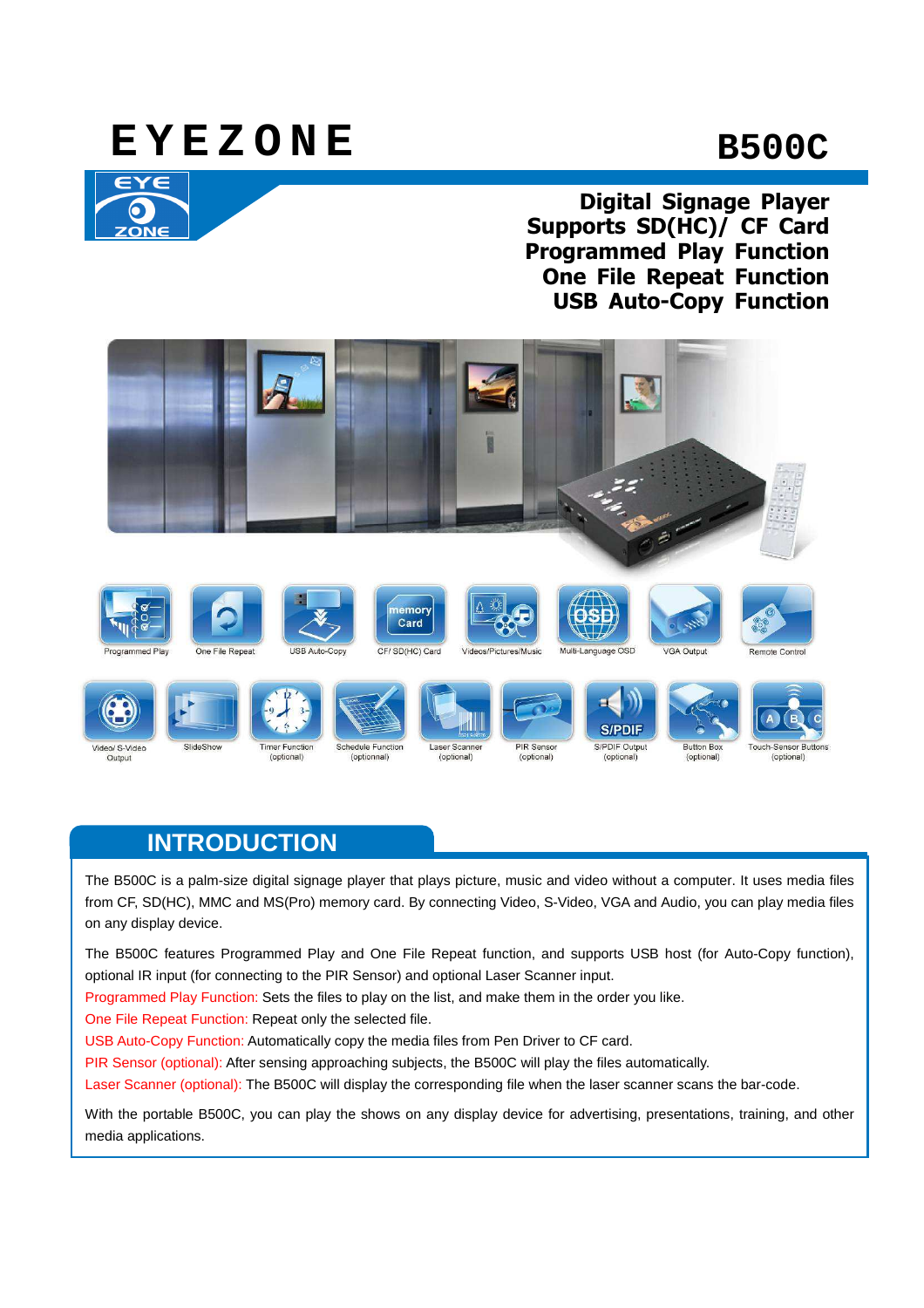#### **FEATURES**

- **Supports multiple file formats: Picture, Music and Video.**
- Supports CF, SD(HC), MMC and MS(Pro) memory card.
- Supports Video, S-Video, VGA (resolution up to 640x480) and Audio output.
- Supports NTSC and PAL format.
- **Programmed Play Function:** Set the files to play on the list, and make them in the order you like
- **Cone File Repeat Function:** Repeat only the selected file.
- **USB Auto-Copy Function:** Supports USB host for copying the media files from Pen Driver to CF card.
- Includes a full-function infrared remote control.
- Multi-Language OSD: English, French, German, Italian, Portuguese, Spanish, Netherlands, Japanese and Chinese.
- **E** Supports SLIDE SHOW Function: With 14 kinds of transition effects.
- Supports SLIDE TIME (INTERVAL) Mode: Interval time with 1, 3, 5, 10, 30, 60 seconds.
- Supports MUSIC SLIDE Show: Music and pictures play at the same time.
- Optional Functions and Connectors:
	- **Timer Function:** The B500C will power on/ off at the specified time.
	- **Schedule Function:** The B500C will play the specified files at the specified time.
	- **Laser Scanne**r: The B500C will display the corresponding file when the laser scanner scans the bar-code.
	- **PIR Senso**r: After sensing approaching subjects, the B500C will play the files automatically.
	- **S/PDIF Output:** Connects to speakers that supports S/PDIF interface.
- **Optional Touch-Sensor Buttons:** 
	- Press one of the touch-sensor buttons, the B500C will play the corresponding file automatically.
	- The number of touch-sensor buttons can be customized to 12, 24 or 36 for OEM project.
	- Used with various operating environment (glass, plastics and acrylic material, except metal material), the thickness supports 3mm -5mm, and it can be customized to 5cm for OEM project.
	- **Optional Button Box:** 
		- Press one of the play buttons, the B500C will play the corresponding file automatically.
		- The Play Button Box supports up to 12 play-button inputs.

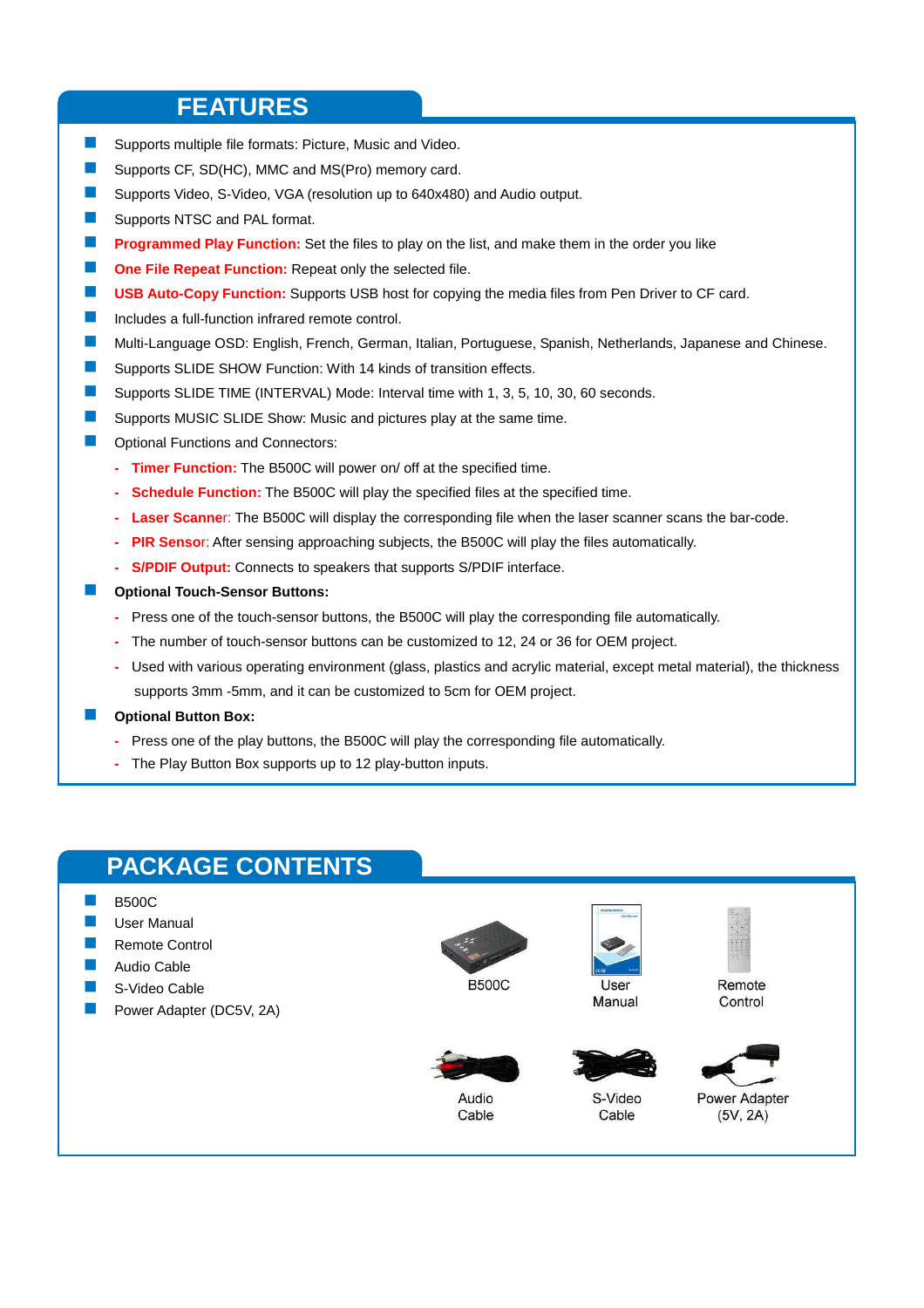## **CONNECTION**

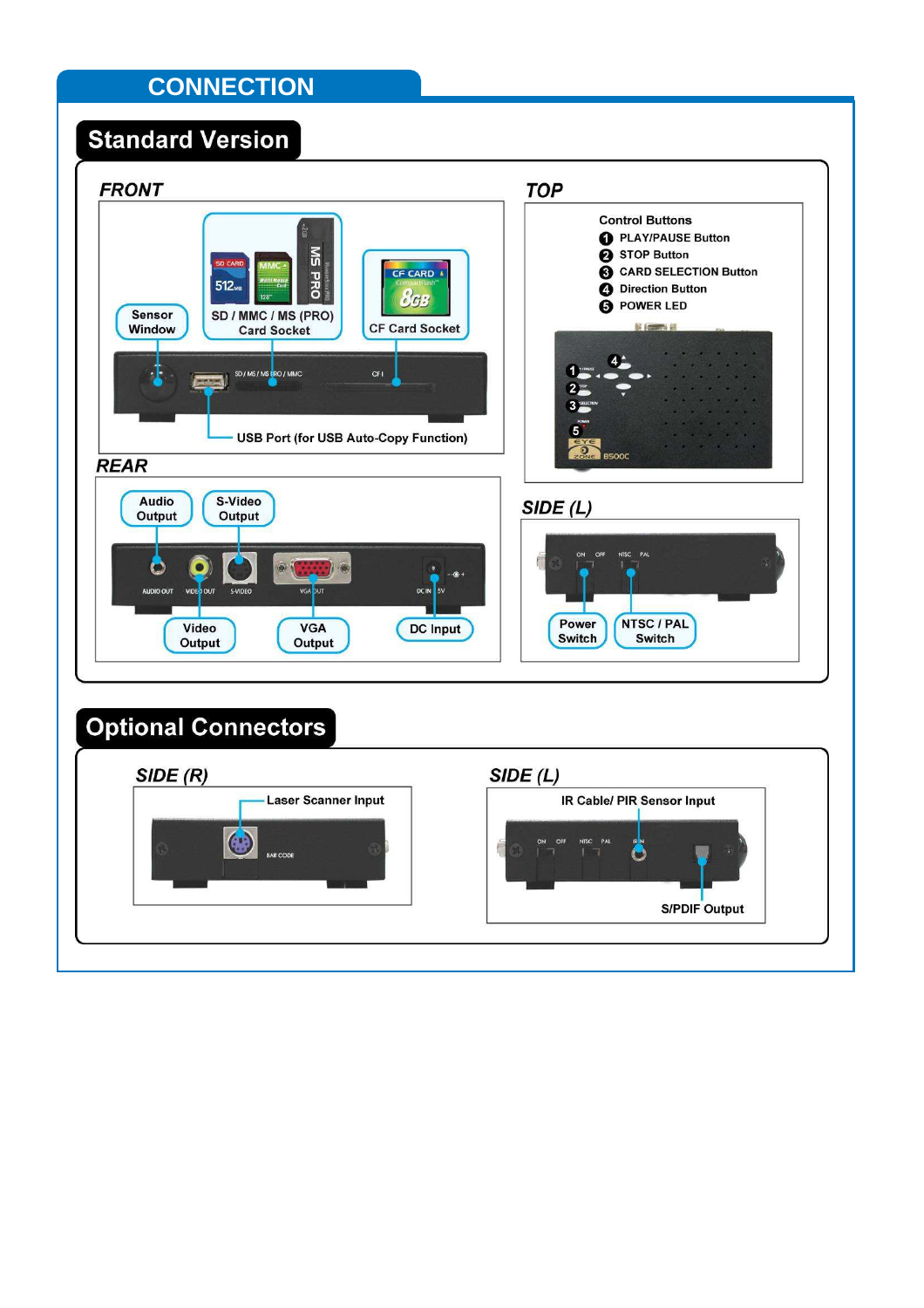### **FUNCTION DESCRIPTION**

**Programmed Play Function:** Set the files to play on the list, and make them in the order you like

|                     | Programmed Play                       |       |
|---------------------|---------------------------------------|-------|
| а,                  | 002.MPG                               |       |
| $\langle 2 \rangle$ | 003.MP3                               |       |
| G.,                 | 001.JPG                               |       |
| <sup>(4)</sup>      | 004.MP3                               |       |
| (5)                 | 005.MP3                               |       |
| 6)                  | 5 NINTENDO.mpg                        |       |
| $\sigma$            | 006.MP3                               |       |
| 6                   |                                       |       |
| 6                   |                                       |       |
| 梅                   |                                       |       |
|                     | Files will be played in order on list | Clear |

**Diam One File Repeat Function:** Repeat only the selected file.

| TOOP            |         | 6/15<br>MPEG1 | CF          |
|-----------------|---------|---------------|-------------|
| ino,            | 001.JPG |               | 72KB        |
| л               | 001.MP3 |               | 1:57        |
| 巡               | 001.MPG |               | 9MB         |
| 間の              | 002.JPG |               | 224KB       |
| л               | 002.MP3 |               | 3:57        |
|                 | 002.MPG |               | 39MB        |
| $\sim$ $\alpha$ | 003.JPG |               | <b>60KB</b> |
| л               | 003.MP3 |               | 4:14        |
| 画の              | 004.JPG |               | 63KB        |
| л               | 004.MP3 |               | 4:29        |
| $\mathbb{R}^n$  | 004.MPG |               | 2MB         |

**USB Auto-Copy Function:** Automatically copy the media files from Pen Driver to CF card.

| <b>TOO?</b> |                                    | 1/10 | USI   |
|-------------|------------------------------------|------|-------|
|             | <b>DEVICES</b>                     |      |       |
|             | 00 Coka CM.mpg                     |      | 2MB   |
| 巡           | 01 SUNTRY CM.mpg                   |      | 2MB   |
| 234         | 02 ASAHI CM.mpg                    |      | 2MB   |
| <b>Into</b> | 640X480.JPG                        |      | 174KB |
| <b>File</b> | 2048x 1536.JPG                     |      | 557KB |
| <b>Do</b>   | 2592x 1944. JPG                    |      | 714KB |
| л           | 886973837627 01 02 20Sec.mp3       |      | 0:20  |
| J           | 886973837627 01 03 20Sec.mp3       |      | 0:20  |
|             | 886973837627 01 04 20Sec.mp3       |      | 0:20  |
|             | <b>SIZE: 2580K</b><br>Сору: 79/100 |      |       |

**Timer Function (optional):** The B500C will power on/ off automatically at the specified time.

| Date/Time and Timer Setup                                                           |                   |
|-------------------------------------------------------------------------------------|-------------------|
| Date/Time Setup<br>Date: 2003 / 11 / 20<br>Time: 13 : 00 : 58<br><b>Timer Setup</b> |                   |
| Power On Time :<br>$09 \t00 \t00$<br>Power Off Time : 20 : 00 : 00                  | Off<br><b>Off</b> |
| <b>IEDITI:Save and Exit</b>                                                         |                   |

**Schedule Function (optional):** The B500C will auto play the specified file at the specified date.

There are two modes: "Basic Mode" and "Advance Mode".

- Basic Mode: You can select files that you want to play and set up the volume and the play times of each file.
- Advance Mode: You can select the files that you want to play, and also can set up the volume, the play times and the initial and end time of each file.

|           |                                                           | <b>LOUNG</b><br>Remide | $N_{\rm P22}$<br>$S_{\rm 200}$ | Ocea-<br>Save Ax    |
|-----------|-----------------------------------------------------------|------------------------|--------------------------------|---------------------|
|           | School of File Edward                                     |                        | 探                              | East                |
| Start Day | Fley Times<br>$\overline{\mathbf{r}}$<br>Volume Default - | <b>OK</b>              | Copy to:<br>Carrel             | Volume <sub>1</sub> |
|           |                                                           |                        |                                |                     |

| R <sub>0</sub>           | Date Setup                    | Tune Setup                              |           |
|--------------------------|-------------------------------|-----------------------------------------|-----------|
|                          | Start Day                     | Start Time                              | Open      |
|                          | Year Luiss<br>ý               | How 10<br>š                             | ino As    |
|                          | 3-footh 12<br>٧               | Muse 10<br>ś                            | Eest      |
|                          | $Day$ $34$<br>X               | Second 0<br>ž.                          |           |
| Advence Sele<br>Start Da | Stop Day                      | Stop Time                               |           |
|                          | ś<br>Year.<br>2007            | Hour 23<br>š                            | Zobanie ( |
|                          | 넹<br>132<br>$M$ coth          | э<br>Minte 50                           |           |
|                          | 3<br>$Day$ $34$               | $\overline{\phantom{a}}$<br>Second 1.59 |           |
|                          | Week Day                      |                                         |           |
| 2.45                     | At Day<br>$\ddot{\mathbf{v}}$ | Cincel<br>OK                            |           |
| Hotel                    |                               |                                         |           |

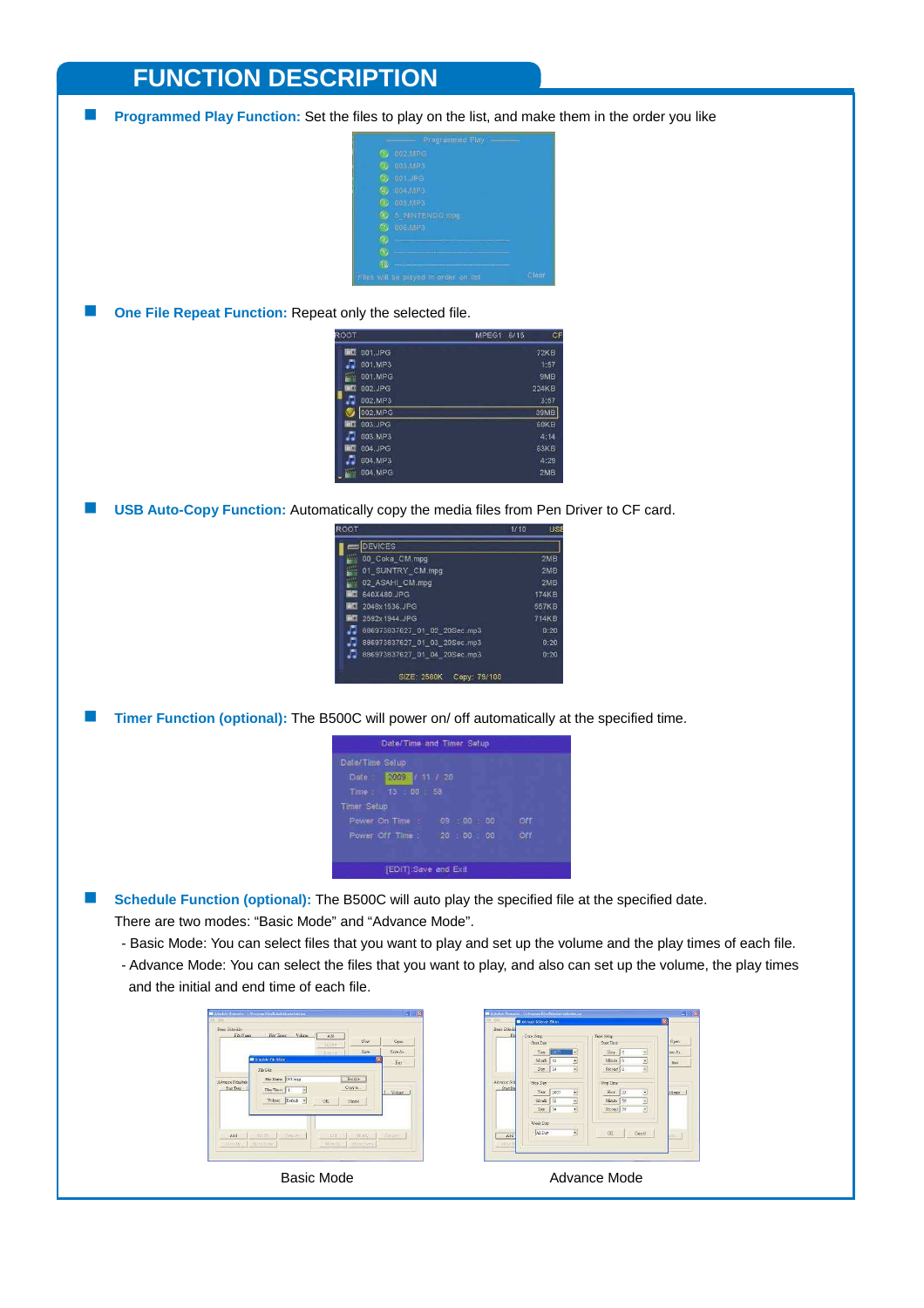## **OPTIONAL AUXILIARY EQUIPMENT**

**IR Cable:** The IR cable (1 meter) is an external remote control receiver.



- **PIR Sensor:** After sensing approaching subjects, the B500C will play the files automatically.
	- Sensing distance is up to 3 meters with an angle of 45.
	- The PIR sensor is not only an external remote control receiver, but also a motion detector.



**Laser Scanner:** The B500C will play the corresponding file (up to 1000 files) when scans the barcodes on products.